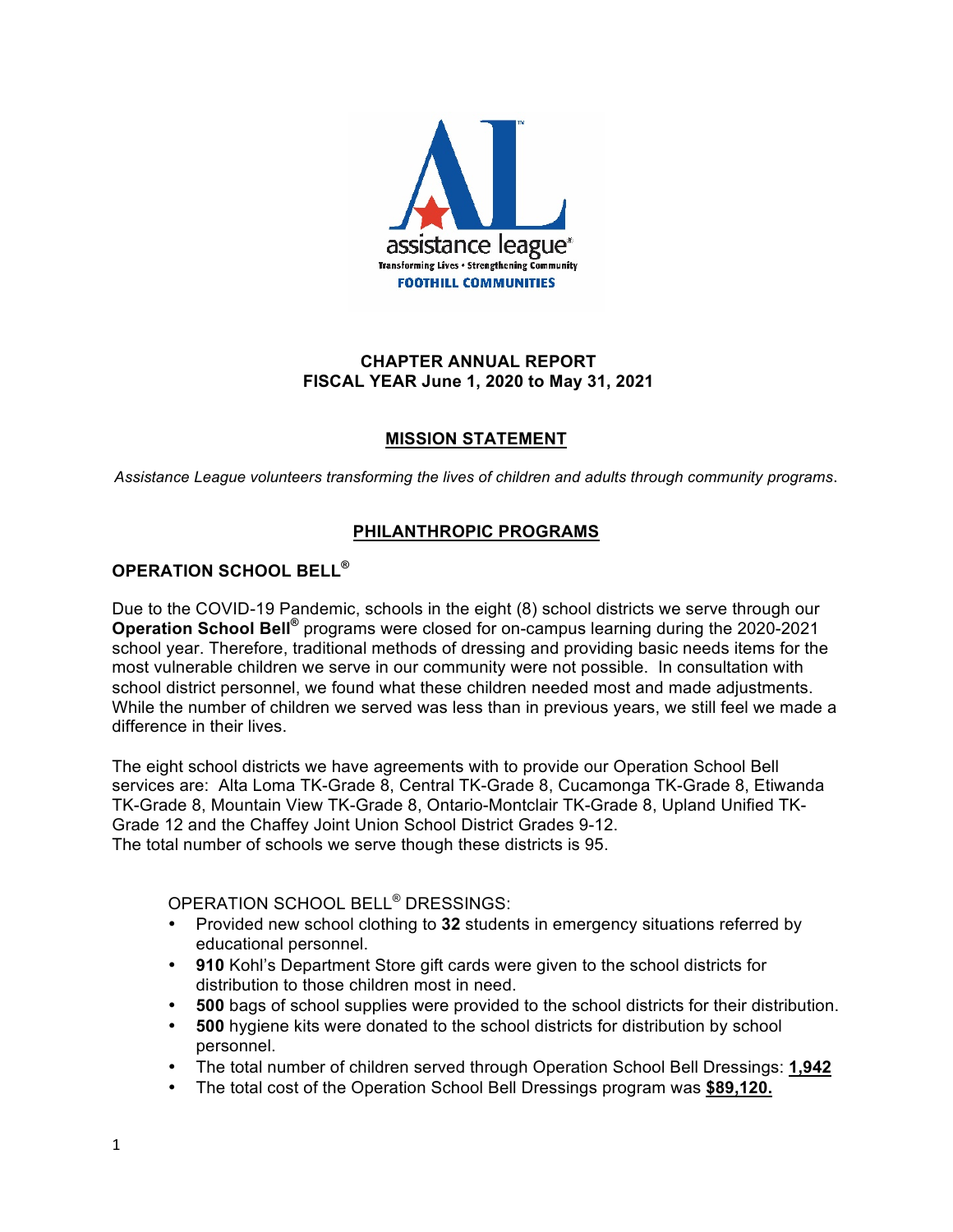OPERATION SCHOOL BELL® CLOSET:

- Helped a total of **620** Chaffey Joint Union High School District students through their school district outreach program, *Eileen's HOPE Closet,* by providing them with food gift cards, hygiene products, socks, laundry soap, toilet paper and other basic needs items.
- The total cost of the Operation School Bell Closet program was **\$8,831.**

OPERATION SCHOOL BELL® BASICS:

- Provided socks, underwear, hygiene kits, masks, and family board games to a total of **394** students in Cucamonga and Central School Districts.
- The total cost of the Operation School Bell Basics program was **\$4,273.**

Total number of students helped through the three (3) Operation School Bell Programs**: 2,956** Total cost of the three (3) Operation School Bell Programs**: \$102,224.**

## **AL BEAR:**

• Distributed **325** teddy bears to two (2) local hospitals - San Antonio Regional Hospital and Kaiser Hospital Fontana, and the Upland Police Department to comfort children in stressful/traumatic situations.

Total number of recipients: **325**

The total cost of the AL Bear program was **\$1,907.**

*\**Due to the Pandemic, the other eight (8) agencies we have AL Bear agreements with were not able to accept bears.

## **FOSTERING NEW BEGINNINGS:**

Partner: Aspiranet - an agency of the County of San Bernardino

- We provided move–in baskets of bedding, linens, kitchen supplies, cleaning and hygiene supplies to **28** young adults transitioning from foster care to independent living.
- **106** independent foster youth received gift cards to Stater Bros. Markets.
- **25** received Christmas gifts from their "Wish Lists."

Partner: Chaffey College

• **40** Chaffey College students exiting foster care, and part of the college's NEXT-UP outreach program, received baskets of basic needs items and **20** received sleeping bags. **32** students received holiday boxes of food, a grocery gift card to Stater Bros., a blanket, socks, and a beanie at Christmas.

The total number of youth served through the Fostering New Beginnings Program: **251** The total cost of the Fostering New Beginnings program was **\$26,142.**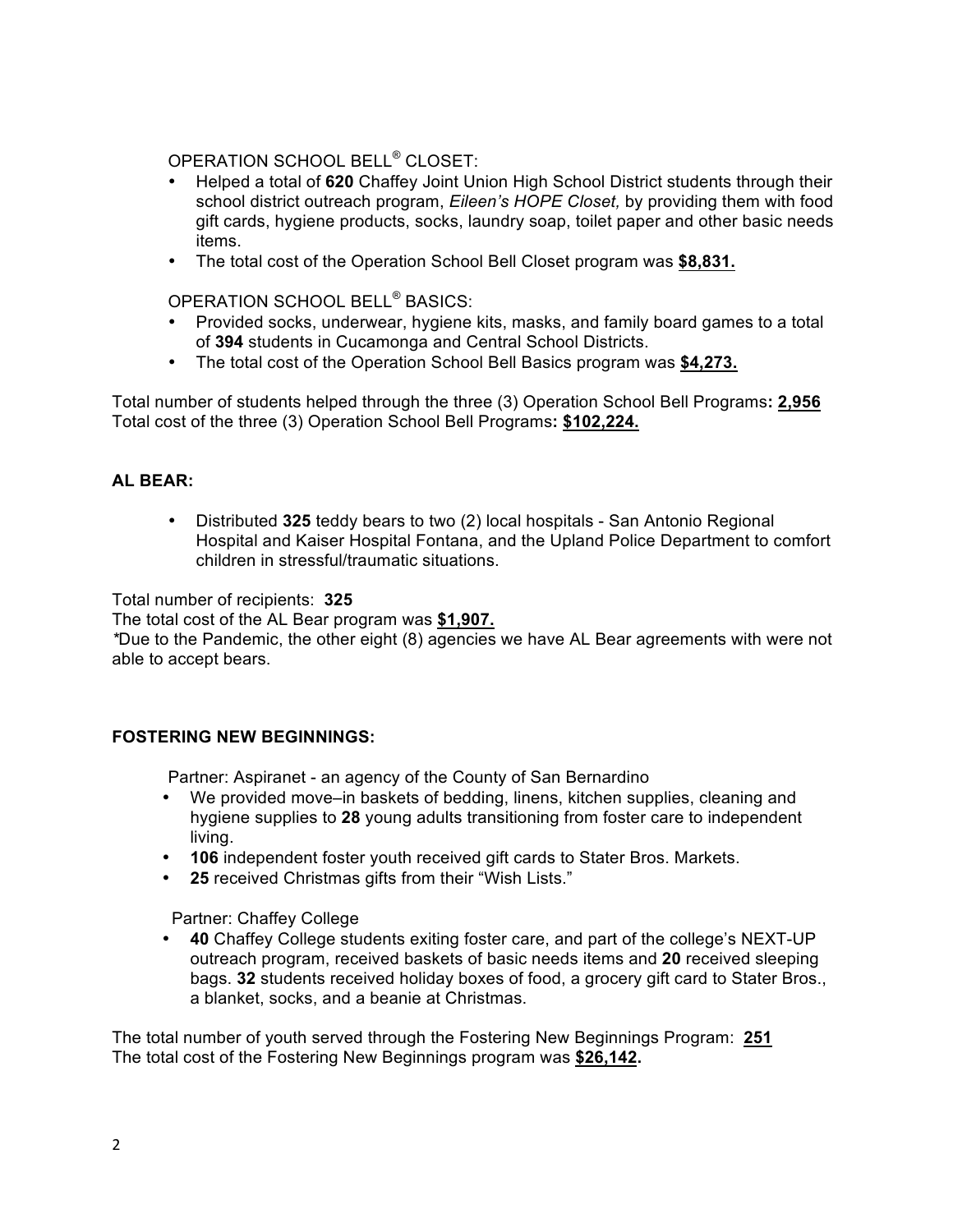## **OUTREACH:**

Our Outreach Program provides us with a flexible, rapid-response strategy so we can respond to specific community needs that do not fit within currently existing programs and can be addressed on a one-time or short-term basis. During the Pandemic, we activated this program to help struggling children and families in the eight school districts we serve. Food for families, not able to provide for themselves, was the greatest need*.* 

• Boxes filled with over twenty different food items and a gift card to Stater Bros. Markets in each box, were distributed to the eight school districts we have agreements with, to be distributed by school district personnel.

The number of recipients was **2,080**. The total cost of the Outreach program was **\$31,204.**

## **WECARE:**

This philanthropic program is managed by the Assisteens® Auxiliary of Assistance League of the Foothill Communities. Members of Assisteens are local students in grades 7-12.

- At Thanksgiving, **40** residents of the Coy D Estes Senior Apartments in Upland, CA received Stater Bros. Markets gift cards and hand-made greeting cards.
- At Christmas, **5** families were adopted from local school districts and received Christmas gifts, gift cards, a tree and holiday décor.
- For Valentine's Day, **30** residents of the Coy D Estes apartments received "no sew" blankets, purchased and made by Assisteens, as well as hand-made Valentine's Day cards.
- **41** Pre-School, TK and Kindergarten students, from the Upland Unified School District Healthy Start Program, received Easter baskets filled with toys, books, candy, a beach towel and more that were purchased and assembled by Assisteens.
- Items from the Upland Animal Shelter's "Wish List" were delivered to the shelter.
- Assisteens purchased and assembled cleaning supplies and grooming kits for both the Fostering New Beginnings and Operation School Bell philanthropic programs.
- **12** families from the Upland Unified School District received Walmart gift cards.

The total number of children and adults served through WeCare: **143** The total cost of the WeCare program was: **\$9,052.**

## **WASTE NOT:**

- **2,651** bags of donated unsold clothing and household items were donated to Serving Other's Needs who distributed these items to the homeless.
- **41** bags of unsalable towels, sheets, and linens were donated to Upland's Friends of the Animal Shelter.
- **40** bags of toys went to Santa Claus, Inc.
- **1** bag of children's clothing went to Upland Unified School District's Healthy Start Program.
- **40** bags of clothes went to Chaffey Joint Union High School District's, Eileen's HOPE Closet.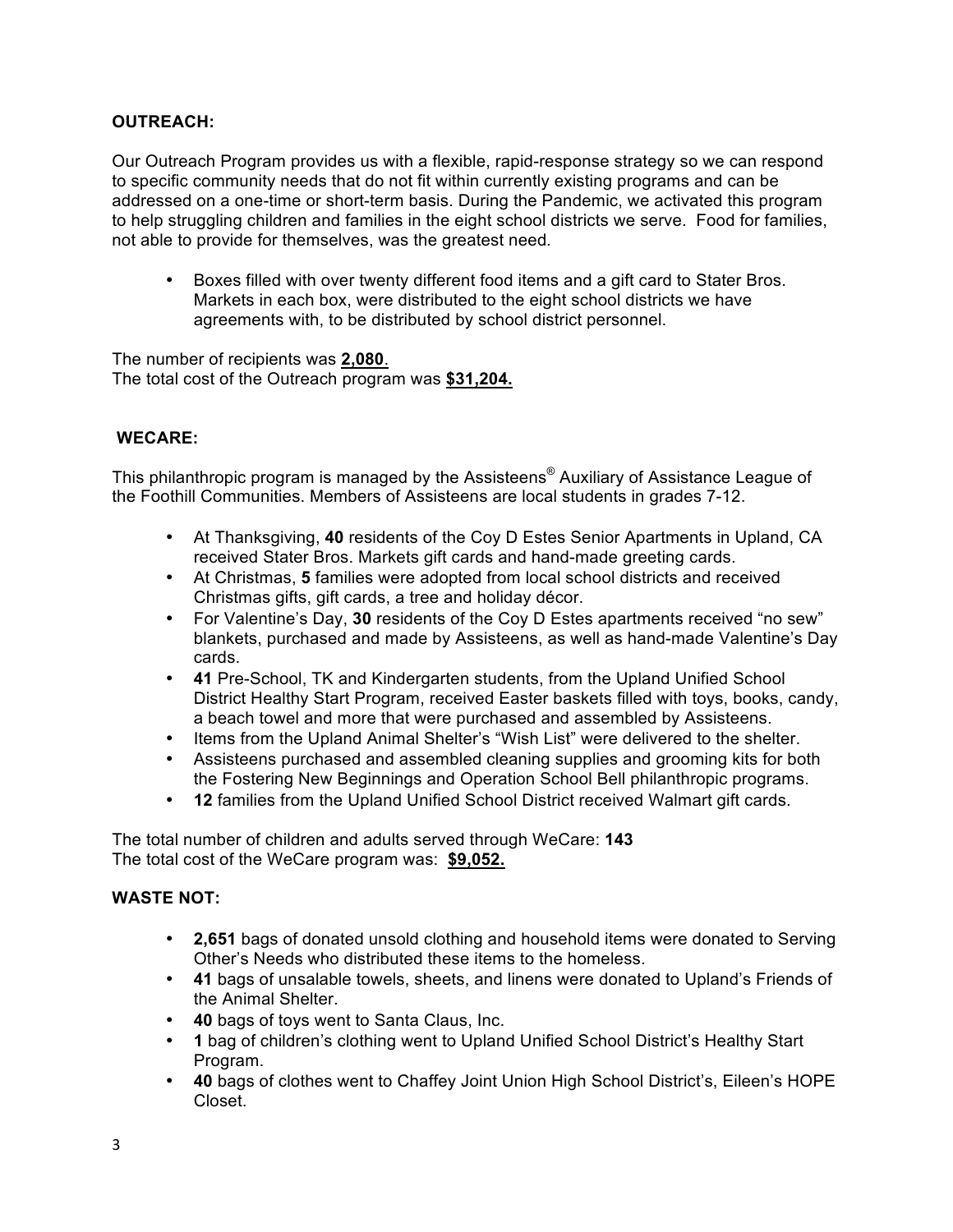#### **RESOURCE DEVELOPMENT (Fundraising)**

- The **Annual Fundraiser** has traditionally been the Christmas Tree Brunch. Due to COVID-19 health restrictions, a **Virtual Online Auction** was held this year which raised **\$73,080,** with a net surplus of **\$63,214.**
- The **Thrift Shop** raised **\$199,831** and the net surplus was **\$125,084.** \*Due to the COVID-19 Pandemic, the Thrift Shop was closed for two months of this report's fiscal year. \*Also this fiscal year, Thrift Shop hours of operation went from six hours a day five days a week, to three hours a day five days a week.
- **Grant** funds received were **\$40,110**. **A list of grantors can be found on our website at alfc.org**  A grant writer was hired on March 22, 2021.
- **The Back to School Direct Mail Appeal** raised **\$12,275** and the net surplus was **\$11,770**.
- **Unrestricted contributions** were **\$2,106.**

# **MEMBERSHIP**

## **June 1, 2020 May 31, 2021**

8 Life Voting 8 Life Voting 8 Life Voting 8 Life Voting 8 Life Voting 8 Life Voting 8 Life Voting 8 Life Voting 1 14 Nonvoting 14 Nonvoting 60 Assisteens 60 Assisteens

# **191 Total Members 194 Total Members**

81 Voting **81 Voting 1992 85 Voting Members** 28 Life Nonvoting 27 Life Nonvoting 27 Life Nonvoting 20 Life Nonvoting 27 Life Nonvoting 27 Life Nonvoting 20 Life Nonvoting 27 Life Nonvoting 27 Life Nonvoting 20 Life Nonvoting 20 Life Nonvoting 20 Life Nonvoting 20 Lif

# **The Year's Activity**

- No in-person Regular Membership Meetings were held the entire year at the Chapter House due to COVID-19 safety regulations and stay-at-home orders.
- Three membership meetings, with social distancing, were held at Lion's Park in Alta Loma, with 20-25 members attending each of these meetings.
- In the effort to keep members connected, three (3) times during the year, the Membership Committee made all-membership check-in phone calls. The purpose of these calls was to check on the wellness of members and to remind them of deadlines, to vote on a chapter ballot and/or turn in paperwork.
- Seven (7) online voting ballots were conducted through Constant Contact.
- Throughout the year, the committee continued to send birthday, get-well, sympathy and thinking of you cards to members.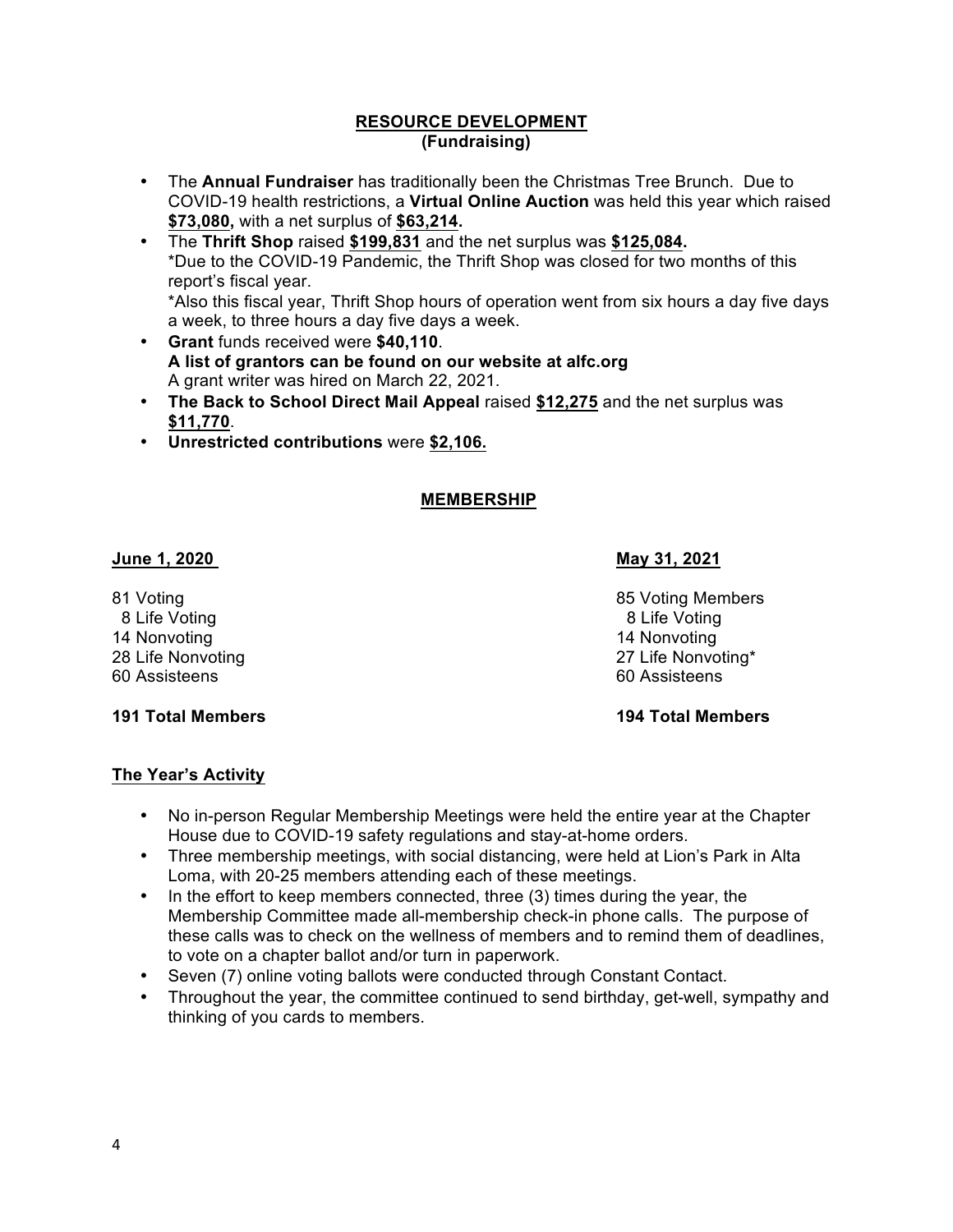## **Volunteer Service Hours**

- Chapter members, which includes all categories of membership voting, nonvoting, Assisteens and nonmember volunteers, volunteered a total of **24,022** hours during our fiscal year.
- The estimated value of these volunteer hours (based on the U.S. Department of Labor, Bureau of Labor Statistics as of February 28, 2021, at \$27.88 an hour) is **\$669,733.**

## **STRATEGIC PLAN**

## **A complete copy of our Strategic Plan can be found on our website at alfc.org.**

The 2020-2021 Strategic Plan was revised to reflect appropriate goals during the Pandemic. New goals focused on members and Thrift Shop patrons' safety and also on replacing business losses incurred while shut down. This in turn helped us focus on providing the best possible support to our philanthropic programs during the current reduced circumstances. Most of the 2020-2021 Strategic Plan goals were accomplished. Key among them was adding another agency to serve through Fostering New Beginnings when Chaffey College was added. Grants were applied for and awarded to help cover COVID-19 Compliant expenses and to allow the Thrift Shop employee to be paid a full salary during the shop closures.

# **GENERAL SERVICES**

- Plexiglass was installed on the Thrift Shop cash register counter to protect the safety of our members and customers in the Thrift Shop.
- During the COVID-19 closure of our campus, special anti-viral cleanings of the Thrift Shop were performed.
- Protective face masks, gloves, and special cleaning solutions were purchased.
- A new refrigerator was purchased for the Thrift Shop.
- New HVAC units were installed in the Chapter House
- General maintenance of the building and grounds is continual.
- Membership approved the hire of Bohler Builders Group, Inc., to renovate Chapter House South and the Office/Marking Building.

# **MARKETING COMMUNICATIONS**

- Due to the Pandemic, communication with Membership was dependent upon a weekly electronic newsletter. The Weekly Update's focus is always to keep members informed of chapter business, dates of meetings, and provide information about fundraising, philanthropic programs and all matters concerning the chapter. This update was more important this year than ever because of not being able to hold in-person meetings.
- Role-based email addresses for chapter Board members to be utilized for Board related communications were created.
- A web designer was hired to enhance our website in the hopes of attracting more donors and grantors.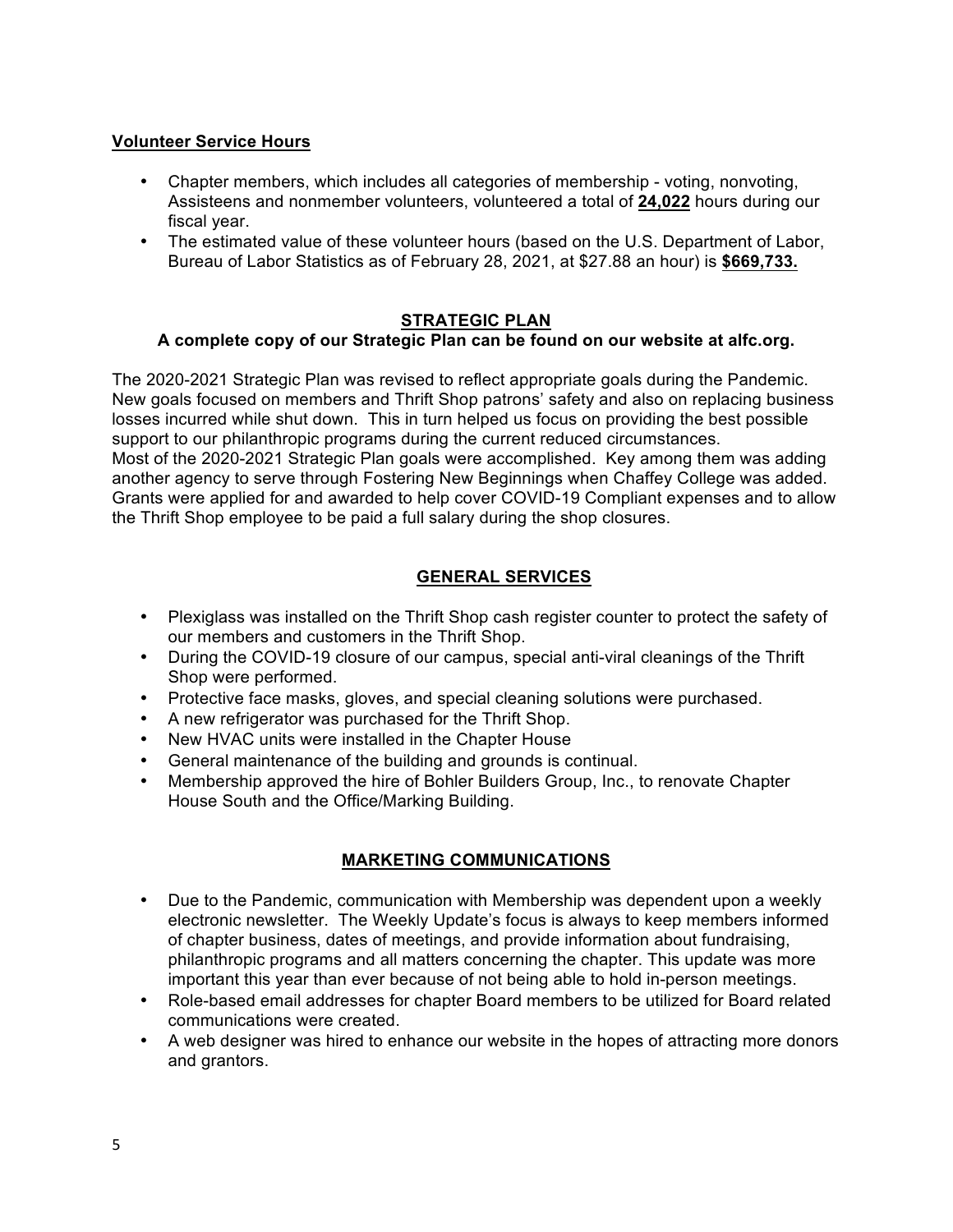## **TENTATIVE FINANCIAL INFORMATION As of May 31, 2021, pending review of Chapter Financial Statements by Accountant**

| Total Income Revenue  | \$534,425.00 |
|-----------------------|--------------|
| <b>Total Expenses</b> | \$351,347.00 |
| <b>Net Surplus</b>    | \$183,078.00 |
|                       |              |

The percentage of our Total Expenses spent on Program Services was **61%.**

We are required by The Finance Policies of National Assistance League<sup>®</sup> to spend at least 65% of our funds on Program Services. Due to the Pandemic this percentage requirement was waived this year.

The percentage of Support Revenue spent on Fundraising was **26%.** We are required by The Finance Policies of National Assistance League to spend no more than 35% of Support Revenue on Fundraising.

## **PHILANTHROPIC PROGRAMS**

THE TOTAL NUMBER OF CHILDREN AND ADULTS SERVED THROUGH ALL PHILANTHROPIC PROGRAMS WAS **5,755.** (This total does not include Waste Not.)

THE TOTAL COST OF ALL PHILANTHROPIC PROGRAMS WAS **\$170,529.**

ALLOCATED PROGRAM SERVICE EXPENSES WERE **\$43,656.**

TOTAL PROGRAM SERVICE EXPENSES WERE **\$214,185.**

## **RESOURCE DEVELOPMENT - FUNDRAISING**

THE TOTAL SUPPORT AND REVENUE FOR ALL FUNDRAISERS WAS **\$327,402**.

THE TOTAL FUNDRAISING EXPENSES WERE **\$94,233.**

THE TOTAL NET SURPLUS FOR ALL FUNDRAISING WAS **\$233,169**

**24,022** VOLUNTEER HOURS WERE DONATED BY MEMBERS FOR FUNDRAISING, PHILANTHROPIC PROGRAMS, AND ADMINISTRATIVE SERVICES.



.